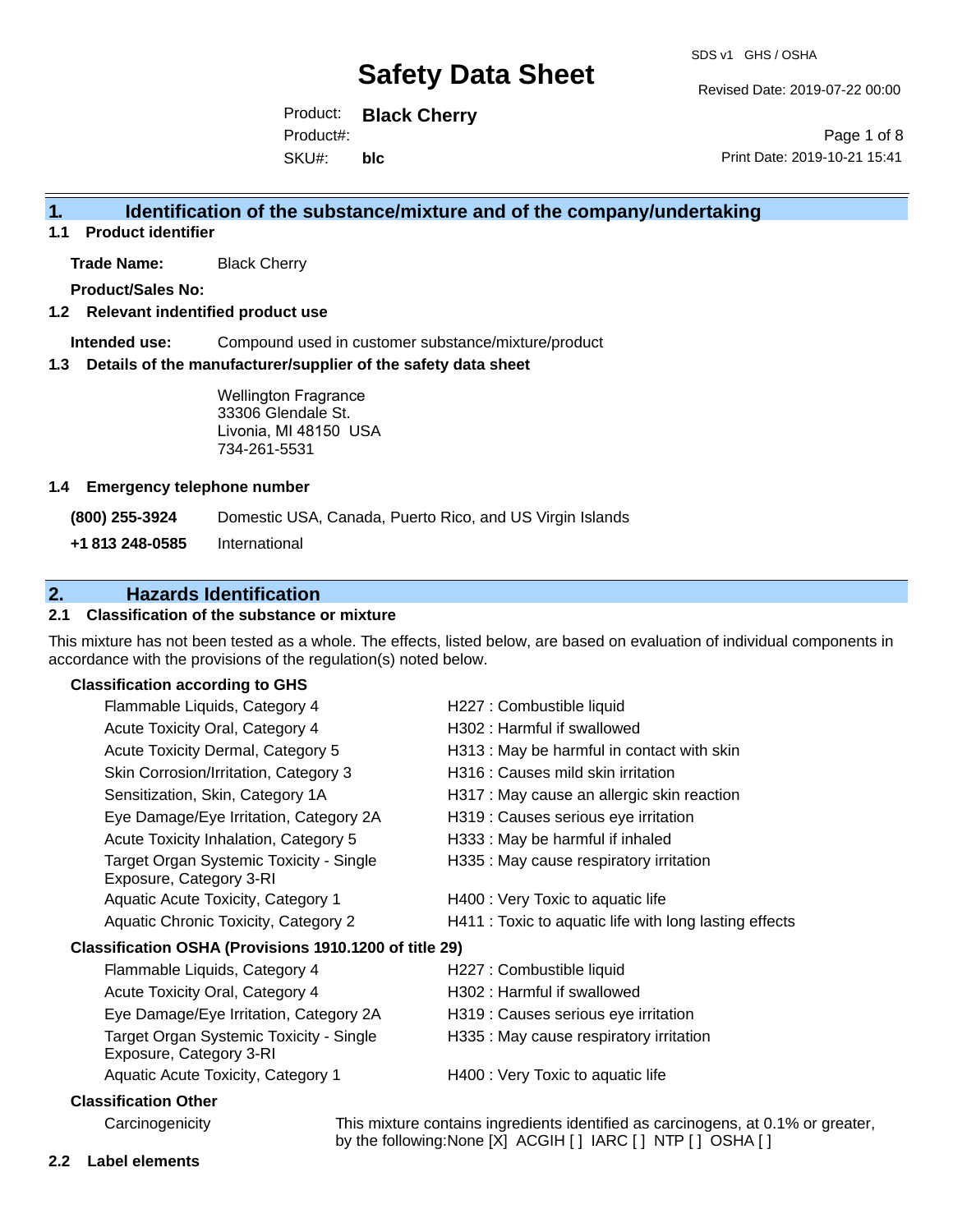Revised Date: 2019-07-22 00:00

Product: **Black Cherry** SKU#: Product#: **blc**

Page 2 of 8 Print Date: 2019-10-21 15:41

### **Labelling (REGULATION (EC) No 1272/2008)**





#### **Signal Word: Warning**

#### **Hazard statments**

| H <sub>22</sub> 7 | Combustible liquid                              |
|-------------------|-------------------------------------------------|
| H302              | Harmful if swallowed                            |
| H313              | May be harmful in contact with skin             |
| H316              | Causes mild skin irritation                     |
| H317              | May cause an allergic skin reaction             |
| H319              | Causes serious eye irritation                   |
| H333              | May be harmful if inhaled                       |
| H335              | May cause respiratory irritation                |
| H400              | Very Toxic to aquatic life                      |
| H411              | Toxic to aquatic life with long lasting effects |
|                   |                                                 |

#### **Precautionary Statements**

#### **Prevention:**

| P <sub>233</sub>     | Keep container tightly closed                                                                                                         |
|----------------------|---------------------------------------------------------------------------------------------------------------------------------------|
| P <sub>235</sub>     | Keep cool                                                                                                                             |
| P <sub>264</sub>     | Wash hands thoroughly after handling                                                                                                  |
| P <sub>270</sub>     | Do not eat, drink or smoke when using this product                                                                                    |
| P <sub>271</sub>     | Use only outdoors or in a well-ventilated area                                                                                        |
| P272                 | Contaminated work clothing should not be allowed out of the workplace                                                                 |
| P <sub>273</sub>     | Avoid release to the environment                                                                                                      |
| Response:            |                                                                                                                                       |
| $P301 + P312 + P330$ | IF SWALLOWED: Call a POISON CENTER or doctor/physician if you feel unwell Rinse<br>mouth                                              |
| $P302 + P352$        | IF ON SKIN: Wash with soap and water                                                                                                  |
| $P304 + P312$        | IF INHALED: Call a POISON CENTER or doctor/physician if you feel unwell                                                               |
| $P305 + P351 + P338$ | IF IN EYES: Rinse cautiously with water for several minutes Remove contact lenses if<br>present and easy to do. continue rinsing      |
| P312                 | Call a POISON CENTER or doctor/physician if you feel unwell                                                                           |
| $P333 + P313$        | If skin irritation or a rash occurs: Get medical advice/attention                                                                     |
| $P337 + P313$        | If eye irritation persists: Get medical advice/attention                                                                              |
| P340                 | Remove victim to fresh air and keep at rest in a position comfortable for breathing                                                   |
| P363                 | Wash contaminated clothing before reuse                                                                                               |
| P370 + P378          | In case of fire: Use Carbon dioxide (CO2), Dry chemical, or Foam for extinction. Do not use<br>a direct water jet on burning material |
| P391                 | <b>Collect Spillage</b>                                                                                                               |

**2.3 Other Hazards**

**no data available**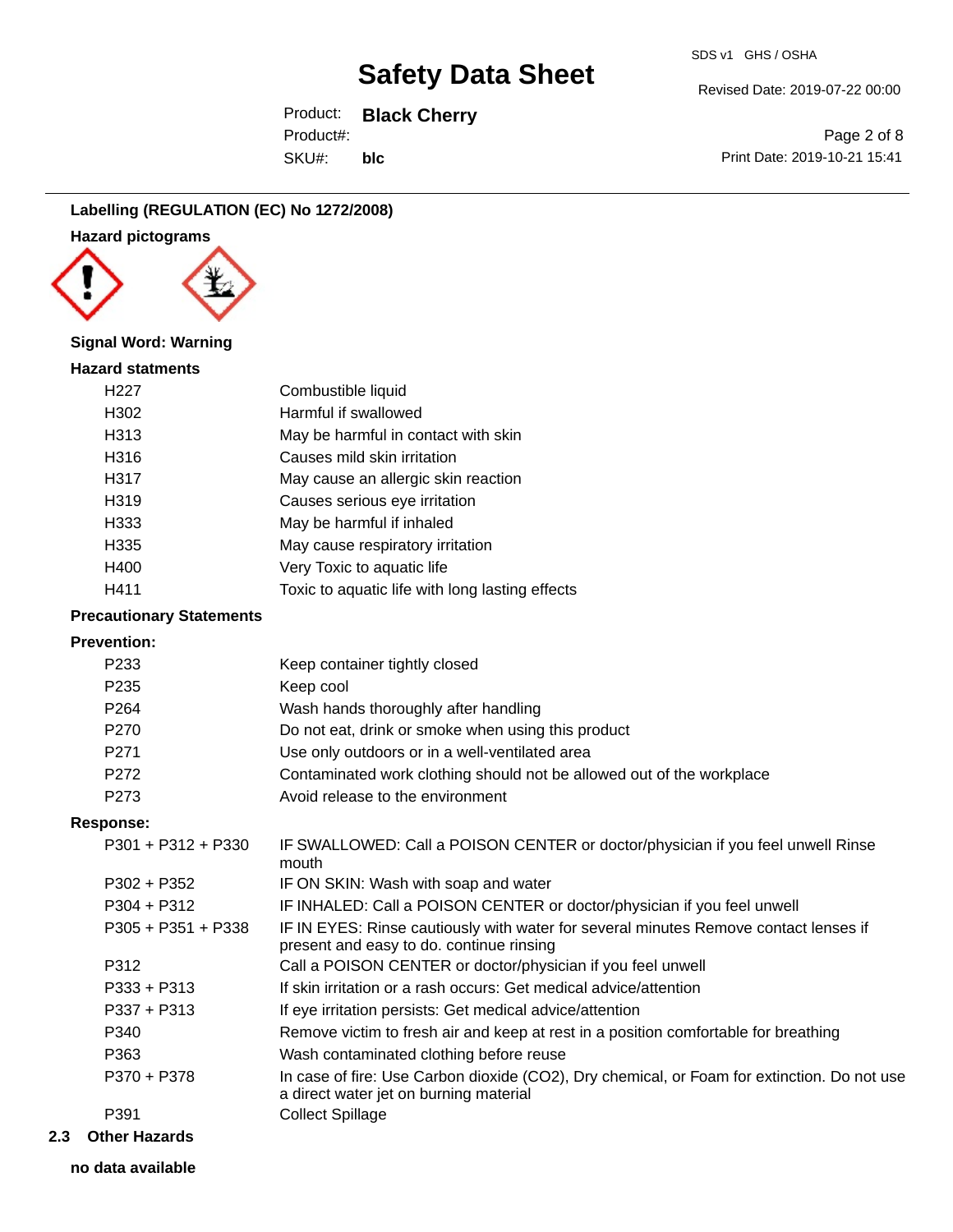Revised Date: 2019-07-22 00:00

Product: **Black Cherry** SKU#: Product#: **blc**

Page 3 of 8 Print Date: 2019-10-21 15:41

### **3. Composition/Information on Ingredients**

### **3.1 Mixtures**

This product is a complex mixture of ingredients, which contains among others the following substance(s), presenting a health or environmental hazard within the meaning of the UN Globally Harmonized System of Classification and Labeling of Chemicals (GHS):

| CAS#<br>Ingredient                                       | EC#                         | Conc.<br>Range | <b>GHS Classification</b>                              |
|----------------------------------------------------------|-----------------------------|----------------|--------------------------------------------------------|
| 120-51-4                                                 | 204-402-9                   | 40 - 50 %      | H302; H313; H400; H411                                 |
| <b>Benzyl Benzoate</b>                                   |                             |                |                                                        |
| 100-52-7                                                 | 202-860-4                   | 20 - 30 %      | H227; H302; H316; H319; H332; H335;                    |
| Benzaldehyde                                             |                             |                | H401                                                   |
| $77 - 83 - 8$                                            | 201-061-8                   | $2 - 5%$       | H317; H401; H411                                       |
|                                                          | Ethyl Methylphenylglycidate |                |                                                        |
| 5989-27-5                                                | 227-813-5                   | $2 - 5%$       | H226; H304; H315; H317; H400; H410                     |
| Limonene                                                 |                             |                |                                                        |
| 140-11-4                                                 | 205-399-7                   | $2 - 5%$       | H303; H401; H412                                       |
| Benzyl acetate                                           |                             |                |                                                        |
| 141-97-9                                                 | 205-516-1                   | $1 - 2%$       | H <sub>227</sub>                                       |
| Ethyl acetoacetate                                       |                             |                |                                                        |
| 121-33-5                                                 | 204-465-2                   | $1 - 2%$       | H303; H319                                             |
| vanillin                                                 |                             |                |                                                        |
| 104-21-2                                                 | 203-185-8                   | $1 - 2%$       | H317; H402                                             |
| p-Anisyl acetate                                         |                             |                |                                                        |
| 106-30-9                                                 | 203-382-9                   | $1 - 2%$       | H <sub>226</sub>                                       |
| Ethyl heptanoate                                         |                             |                |                                                        |
| 108-64-5                                                 | 203-602-3                   | $1 - 2%$       | H <sub>226</sub> ; H <sub>315</sub> ; H <sub>401</sub> |
| Ethyl isovalerate                                        |                             |                |                                                        |
| 105-54-4                                                 | 203-306-4                   | $1 - 2%$       | H226; H401                                             |
| Ethyl butyrate                                           |                             |                |                                                        |
| 98-86-2                                                  | 202-708-7                   | $1 - 2%$       | H302; H319                                             |
| Acetophenone                                             |                             |                |                                                        |
| 104-55-2                                                 | 203-213-9                   | $0.1 - 1.0 %$  | H303; H312; H315; H317; H319; H401                     |
| Cinnamal                                                 |                             |                |                                                        |
| 2705-87-5                                                | 220-292-5                   | $0.1 - 1.0 \%$ | H302; H312; H317; H332; H400; H410                     |
| Allyl cyclohexylpropionate                               |                             |                |                                                        |
| See Section 16 for full text of GHS classification codes |                             |                |                                                        |

See Section 16 for full text of GHS classification codes which where not shown in section 2

Total Hydrocarbon Content (%  $w/w$ ) = 2.74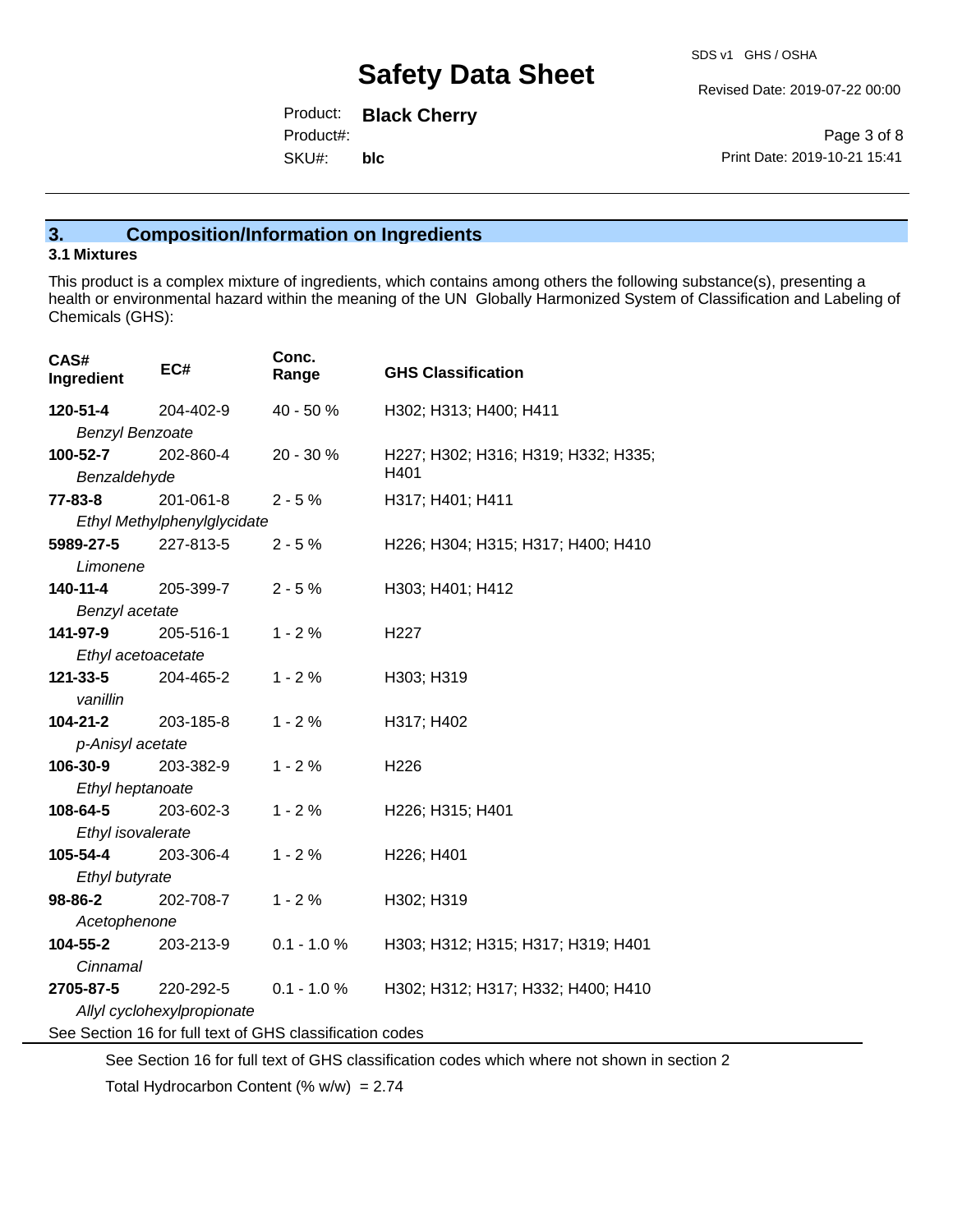SDS v1 GHS / OSHA

Revised Date: 2019-07-22 00:00

Product: **Black Cherry**

Product#:

SKU#: **blc**

Page 4 of 8 Print Date: 2019-10-21 15:41

| <b>First Aid Measures</b><br>4.                                                   |                                                                                                               |  |
|-----------------------------------------------------------------------------------|---------------------------------------------------------------------------------------------------------------|--|
| <b>Description of first aid measures</b><br>4.1                                   |                                                                                                               |  |
| Inhalation:                                                                       | Remove from exposure site to fresh air and keep at rest.<br>Obtain medical advice.                            |  |
| <b>Eye Exposure:</b>                                                              | Flush immediately with water for at least 15 minutes.<br>Contact physician if symptoms persist.               |  |
| <b>Skin Exposure:</b>                                                             | Remove contaminated clothes. Wash thoroughly with water (and soap).<br>Contact physician if symptoms persist. |  |
| Ingestion:                                                                        | Rinse mouth with water and obtain medical advice.                                                             |  |
| Most important symptoms and effects, both acute and delayed<br>4.2                |                                                                                                               |  |
| Symptoms:                                                                         | no data available                                                                                             |  |
| Risks:                                                                            | Refer to Section 2.2 "Hazard Statements"                                                                      |  |
| Indication of any immediate medical attention and special treatment needed<br>4.3 |                                                                                                               |  |
| Treatment:                                                                        | Refer to Section 2.2 "Response"                                                                               |  |
| 5.<br><b>Fire-Fighting measures</b>                                               |                                                                                                               |  |
| <b>Extinguishing media</b><br>5.1                                                 |                                                                                                               |  |
| Suitable:                                                                         | Carbon dioxide (CO2), Dry chemical, Foam                                                                      |  |
| <b>Unsuitable</b>                                                                 | Do not use a direct water jet on burning material                                                             |  |
| Special hazards arising from the substance or mixture<br>5.2                      |                                                                                                               |  |
| During fire fighting:                                                             | Water may be ineffective                                                                                      |  |
| <b>Advice for firefighters</b><br>5.3                                             |                                                                                                               |  |
| <b>Further information:</b>                                                       | Standard procedure for chemical fires                                                                         |  |

### **6. Accidental Release Measures**

#### **6.1 Personal precautions, protective equipment and emergency procedures**

Avoid inhalation and contact with skin and eyes. A self-contained breathing apparatus is recommended in case of a major spill.

#### **6.2 Environmental precautions**

Keep away from drains, soil, and surface and groundwater.

#### **6.3 Methods and materials for containment and cleaning up**

Clean up spillage promptly. Remove ignition sources. Provide adequate ventilation. Avoid excessive inhalation of vapors. Gross spillages should be contained by use of sand or inert powder and disposed of according to the local regulations.

#### **6.4 Reference to other sections**

Not Applicable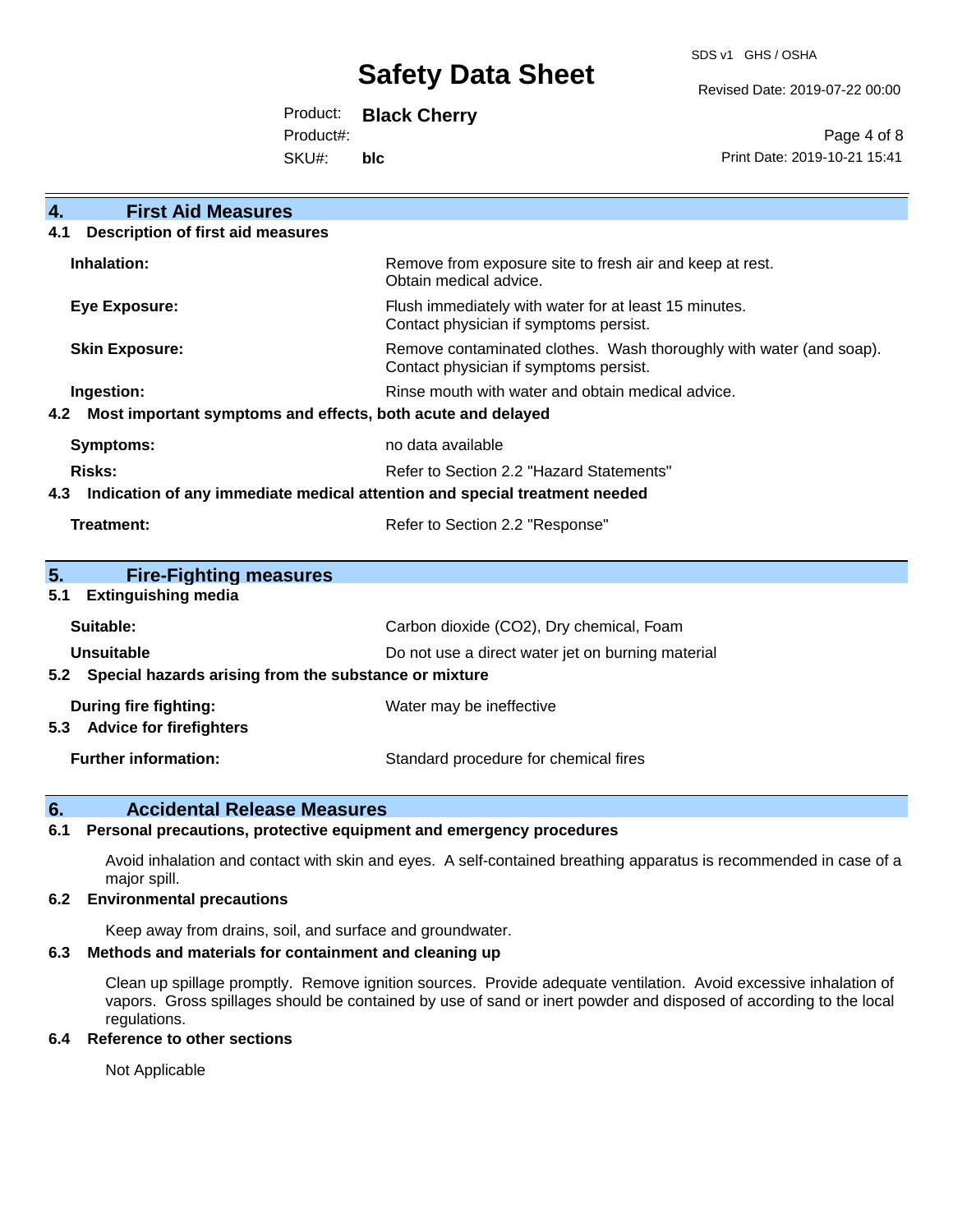Revised Date: 2019-07-22 00:00

Product: **Black Cherry** SKU#: Product#: **blc**

Page 5 of 8 Print Date: 2019-10-21 15:41

## **7. Handling and Storage**

#### **7.1 Precautions for safe handling**

Apply according to good manufacturing and industrial hygiene practices with proper ventilation. Do not drink, eat or smoke while handling. Respect good personal hygiene.

#### **7.2 Conditions for safe storage, including any incompatibilities**

Store in a cool, dry and ventilated area away from heat sources and protected from light in tightly closed original container. Avoid uncoated metal container. Keep air contact to a minimum.

#### **7.3 Specific end uses**

No information available

#### **8. Exposure Controls/Personal Protection**

**8.1 Control parameters**

| <b>Exposure Limits:</b> |                |                                                                                   |
|-------------------------|----------------|-----------------------------------------------------------------------------------|
| <b>Component</b>        |                | <b>ACGIH</b><br>ACGIH<br>OSHA<br><b>OSHA</b><br>TWA ppm STEL ppm TWA ppm STEL ppm |
| $98 - 86 - 2$           | Acetophenone   | 10                                                                                |
| 140-11-4                | Benzyl acetate | 10                                                                                |

**Engineering Controls:** Use local exhaust as needed.

#### **8.2 Exposure controls - Personal protective equipment**

| Eye protection:                | Tightly sealed goggles, face shield, or safety glasses with brow guards and side shields, etc.<br>as may be appropriate for the exposure |
|--------------------------------|------------------------------------------------------------------------------------------------------------------------------------------|
| <b>Respiratory protection:</b> | Avoid excessive inhalation of concentrated vapors. Apply local ventilation where appropriate.                                            |
| <b>Skin protection:</b>        | Avoid Skin contact. Use chemically resistant gloves as needed.                                                                           |

#### **9. Physical and Chemical Properties**

#### **9.1 Information on basic physical and chemical properties**

| Appearance:                  | Liquid                                 |
|------------------------------|----------------------------------------|
| Odor:                        | <b>Conforms to Standard</b>            |
| Color:                       | Greenish Yellow to Pale Orange (G5-11) |
| <b>Viscosity:</b>            | Liquid                                 |
| <b>Freezing Point:</b>       | Not determined                         |
| <b>Boiling Point:</b>        | Not determined                         |
| <b>Melting Point:</b>        | Not determined                         |
| <b>Flashpoint (CCCFP):</b>   | 146 F (63.33 C)                        |
| <b>Auto flammability:</b>    | Not determined                         |
| <b>Explosive Properties:</b> | None Expected                          |
| <b>Oxidizing properties:</b> | None Expected                          |
| Vapor Pressure (mmHg@20 C):  | 1.1566                                 |
| %VOC:                        | 1.16                                   |
| Specific Gravity @ 25 C:     | 1.0630                                 |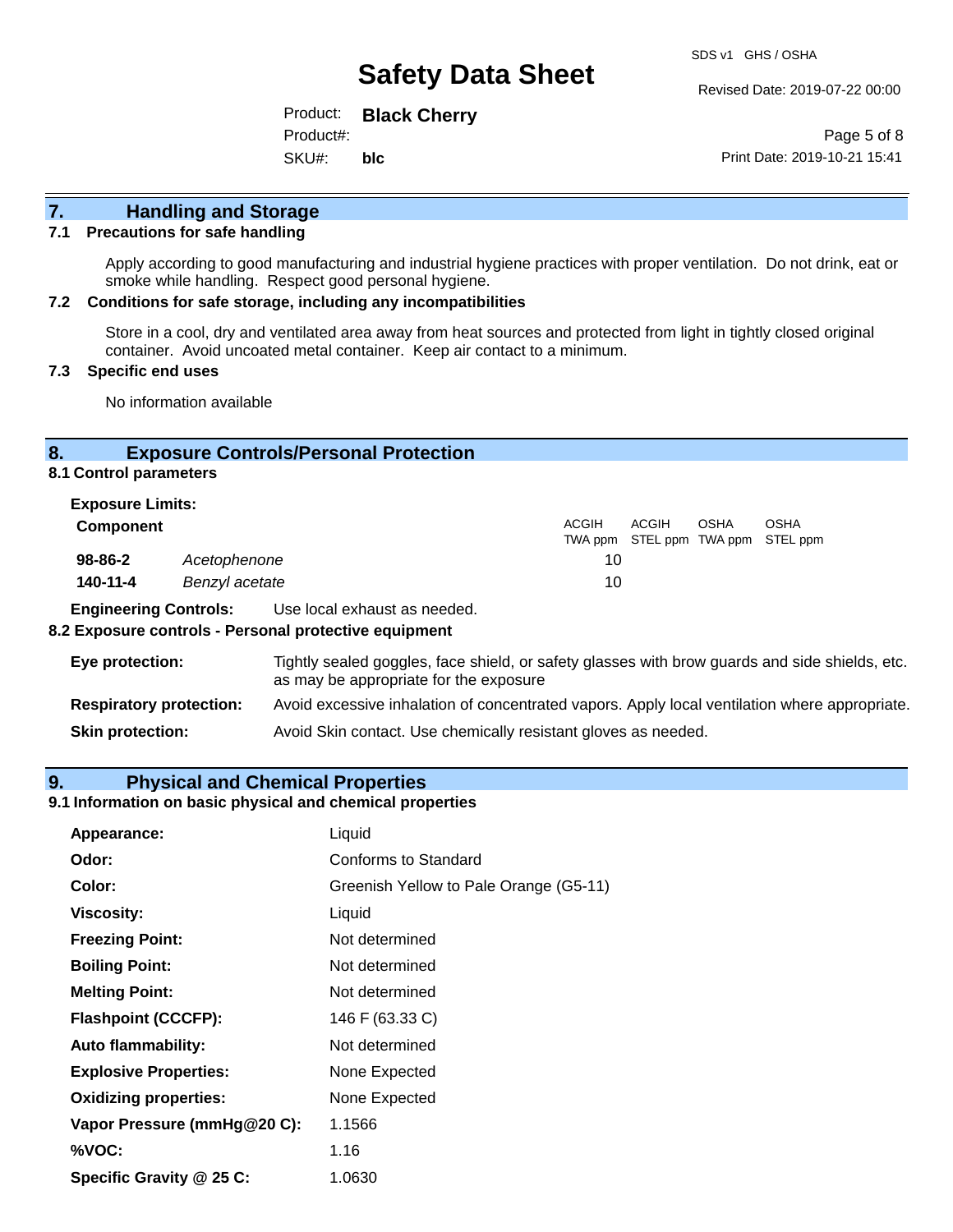Revised Date: 2019-07-22 00:00

|           | Product: Black Cherry |
|-----------|-----------------------|
| Product#: |                       |
| SKU#:     | <b>blc</b>            |

Page 6 of 8 Print Date: 2019-10-21 15:41

| Density @ 25 C:          | .0600  |
|--------------------------|--------|
| Refractive Index @ 20 C: | 1.5360 |
| Soluble in:              | Oil    |

## **10. Stability and Reactivity**

| <b>10.1 Reactivity</b>                  | None                                               |
|-----------------------------------------|----------------------------------------------------|
| <b>10.2 Chemical stability</b>          | Stable                                             |
| 10.3 Possibility of hazardous reactions | None known                                         |
| 10.4 Conditions to avoid                | None known                                         |
| 10.5 Incompatible materials             | Strong oxidizing agents, strong acids, and alkalis |
| 10.6 Hazardous decomposition products   | None known                                         |

#### **11. Toxicological Information**

#### **11.1 Toxicological Effects**

Acute Toxicity Estimates (ATEs) based on the individual Ingredient Toxicity Data utilizing the "Additivity Formula"

| Acute toxicity - Oral - (Rat) mg/kg                | (LD50: 1676.2199) Harmful if swallowed                   |
|----------------------------------------------------|----------------------------------------------------------|
| Acute toxicity - Dermal - (Rabbit) mg/kg           | (LD50: 3248.4256) May be harmful in contact with skin    |
| Acute toxicity - Inhalation - (Rat) mg/L/4hr       | (LD50: 28.1611) May be harmful if inhaled                |
| <b>Skin corrosion / irritation</b>                 | May be harmful if inhaled                                |
| Serious eye damage / irritation                    | Causes serious eye irritation                            |
| <b>Respiratory sensitization</b>                   | Not classified - the classification criteria are not met |
| <b>Skin sensitization</b>                          | May cause an allergic skin reaction                      |
| <b>Germ cell mutagenicity</b>                      | Not classified - the classification criteria are not met |
| Carcinogenicity                                    | Not classified - the classification criteria are not met |
| <b>Reproductive toxicity</b>                       | Not classified - the classification criteria are not met |
| Specific target organ toxicity - single exposure   | May cause respiratory irritation                         |
| Specific target organ toxicity - repeated exposure | Not classified - the classification criteria are not met |
| <b>Aspiration hazard</b>                           | Not classified - the classification criteria are not met |

### **12. Ecological Information**

#### **12.1 Toxicity**

| <b>Acute acquatic toxicity</b> | Very Toxic to aquatic life                      |
|--------------------------------|-------------------------------------------------|
| Chronic acquatic toxicity      | Toxic to aquatic life with long lasting effects |
| Toxicity Data on soil          | no data available                               |
| Toxicity on other organisms    | no data available                               |

**12.2 Persistence and degradability no data available**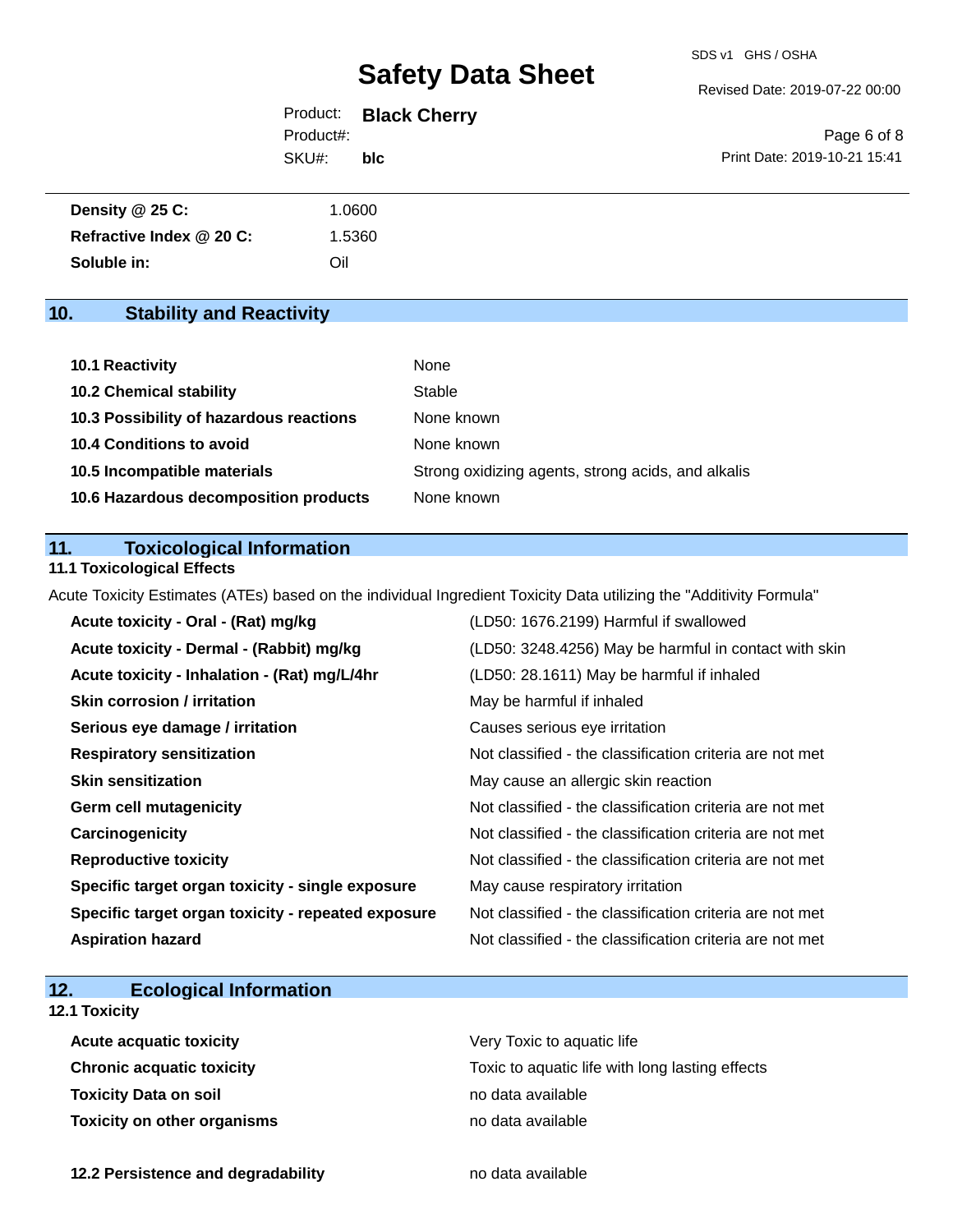SDS v1 GHS / OSHA

Revised Date: 2019-07-22 00:00

|           | Product: Black Cherry |                              |
|-----------|-----------------------|------------------------------|
| Product#: |                       | Page 7 of 8                  |
| SKU#:     | blc                   | Print Date: 2019-10-21 15:41 |

| 12.3 Bioaccumulative potential | no data available |
|--------------------------------|-------------------|
| 12.4 Mobility in soil          | no data available |
| 12.5 Other adverse effects     | no data available |

## **13. Disposal Conditions**

#### **13.1 Waste treatment methods**

Do not allow product to reach sewage systems. Dispose of in accordance with all local and national regulations. Send to a licensed waste management company.The product should not be allowed to enter drains, water courses or the soil. Do not contaminate ponds, waterways or ditches with chemical or used container.

### **14. Transport Information**

| <b>Marine Pollutant</b>                                       | Yes. Ingredient of greatest environmental impact:<br>120-51-4 : (40 - 50 %) : Benzyl Benzoate |              |                                     |                 |               |
|---------------------------------------------------------------|-----------------------------------------------------------------------------------------------|--------------|-------------------------------------|-----------------|---------------|
| <b>Regulator</b>                                              |                                                                                               | <b>Class</b> | <b>Pack Group</b>                   | <b>Sub Risk</b> | UN-nr.        |
| U.S. DOT (Non-Bulk)                                           |                                                                                               |              | Not Regulated - Not Dangerous Goods |                 |               |
| <b>Chemicals NOI</b>                                          |                                                                                               |              |                                     |                 |               |
| <b>ADR/RID (International Road/Rail)</b>                      |                                                                                               |              |                                     |                 |               |
| <b>Environmentally Hazardous</b><br>Substance, Liquid, n.o.s. |                                                                                               | 9            | Ш                                   |                 | <b>UN3082</b> |
| <b>IATA (Air Cargo)</b>                                       |                                                                                               |              |                                     |                 |               |
| <b>Environmentally Hazardous</b><br>Substance, Liquid, n.o.s. |                                                                                               | 9            | Ш                                   |                 | <b>UN3082</b> |
| IMDG (Sea)                                                    |                                                                                               |              |                                     |                 |               |
| <b>Environmentally Hazardous</b><br>Substance, Liquid, n.o.s. |                                                                                               | 9            | Ш                                   |                 | <b>UN3082</b> |

| 15.                             |         | <b>Regulatory Information</b>             |                                     |                                                              |
|---------------------------------|---------|-------------------------------------------|-------------------------------------|--------------------------------------------------------------|
| <b>U.S. Federal Regulations</b> |         |                                           |                                     |                                                              |
|                                 |         | <b>TSCA (Toxic Substance Control Act)</b> |                                     | All components of the substance/mixture are listed or exempt |
|                                 |         |                                           | 40 CFR(EPCRA, SARA, CERCLA and CAA) | This product contains the following components:              |
| 98-86-2                         |         | $202 - 708 - 7$ 1 - 2 %                   |                                     | Acetophenone                                                 |
| <b>U.S. State Regulations</b>   |         |                                           |                                     |                                                              |
|                                 |         | <b>California Proposition 65 Warning</b>  |                                     | This product contains the following components:              |
|                                 |         |                                           | 123-35-3(NF 204-622-5 0.01 - 0.1%   | beta-Myrcene (Natural Source)                                |
| 94-59-7                         |         |                                           | $202 - 345 - 4 \leq 12$ ppm         | Safrole (Natural Source)                                     |
|                                 | 93-15-2 | $202 - 223 - 0 \le 5$ ppm                 |                                     | Methyl Eugenol (Natural Source)                              |
| <b>Canadian Regulations</b>     |         |                                           |                                     |                                                              |
| <b>DSL</b>                      |         |                                           |                                     | 100.00% of the components are listed or exempt.              |